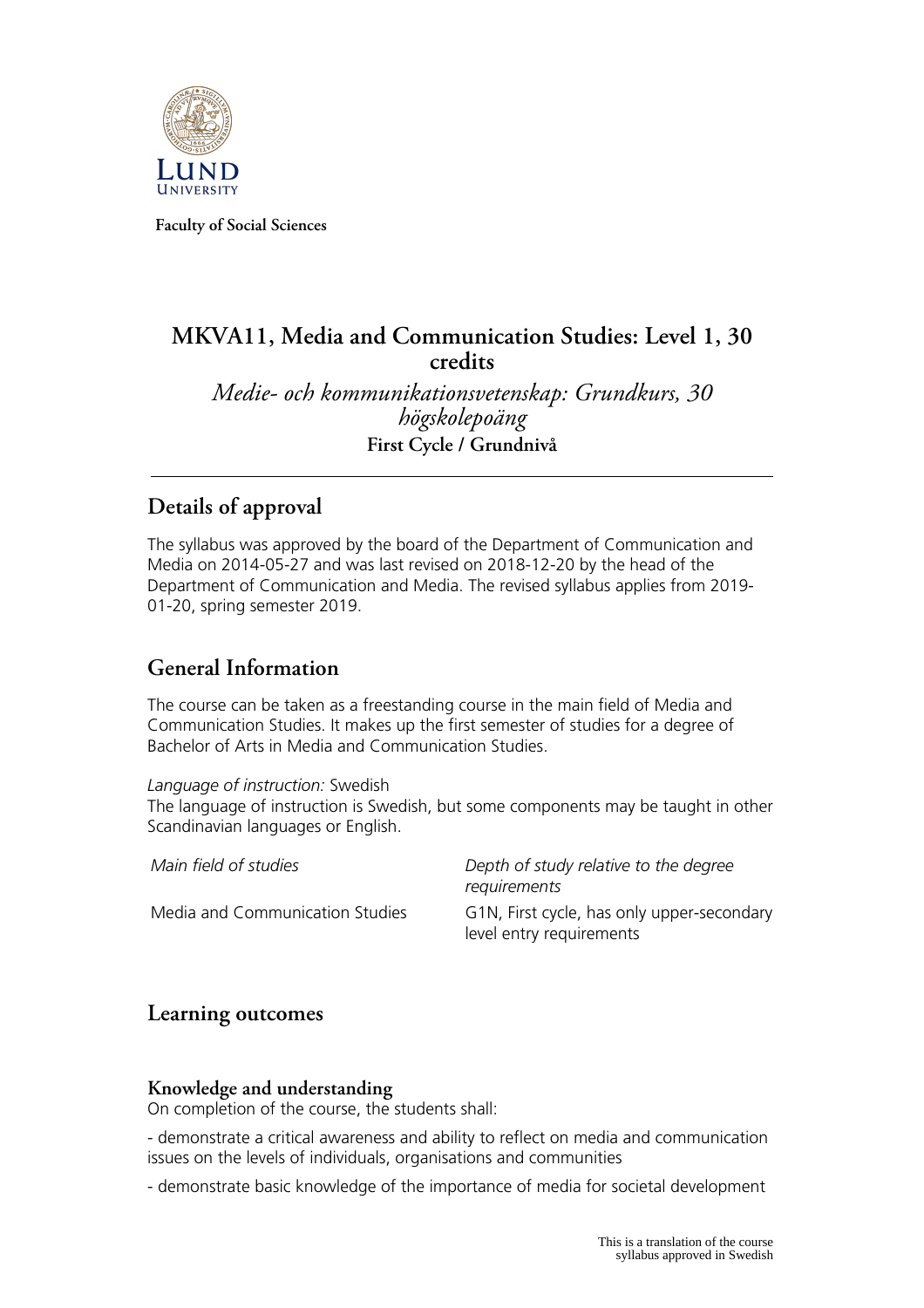- demonstrate knowledge of different ways of analysing media content
- demonstrate knowledge of different perspectives for audience and user studies
- demonstrate developed basic knowledge of the theory of science

- demonstrate knowledge of the importance of different research methods for the production of knowledge in media and communication studies

### **Competence and skills**

On completion of the course, the students shall:

- demonstrate the ability to describe as well as plan and direct communication processes at different levels

- execute basic information searches and demonstrate knowledge of simple reference management.

- demonstrate good spoken and written language use

#### **Judgement and approach**

On completion of the course, the students shall:

- demonstrate insight into ethical and gender-related issues in both the media and the communication studies field

## **Course content**

Module 1: The Societal Conditions of Communication (7.5 credits) The module aims to describe and interrogate communication processes and media in a societal context. Discussions in the module address how the subject of media and communication studies helps us to understand societal development. Furthermore, communication and media are addressed in terms of ideology, structure, institutions, conditions, ethics and societal atmosphere.

Module 2: Media Supply (7.5 credits)

The aim of the module is to provide students with a basic understanding of media content (media texts and images) and its significance. Among the questions addressed are the reasons for a certain type of media supply, focusing on the principles of newsworthiness and gatekeeping processes within news media. The module also applies different perspectives on media supply and the role of media in society, for example a gender perspective.

#### Module 3: Media Use in Everyday Life (7.5 credits)

This module places the focus on the user. Media consumption, the concept of the audience and audience surveys are discussed in the context of different research traditions. Among the concepts addressed are theories of cultivation, uses and gratification and reception analysis. The module poses questions about who uses which media, why and in what way. Furthermore, it examines what kind of knowledge is generated by different research methods. Issues of the theory of science are addressed in connection with different audience perspectives.

#### Module 4: Communication and Interaction (7.5 credits)

The module deals with communication processes at the levels of organisations, groups and individuals from the perspective of theories of social psychology and social interaction. Furthermore, processes of control and planning of communication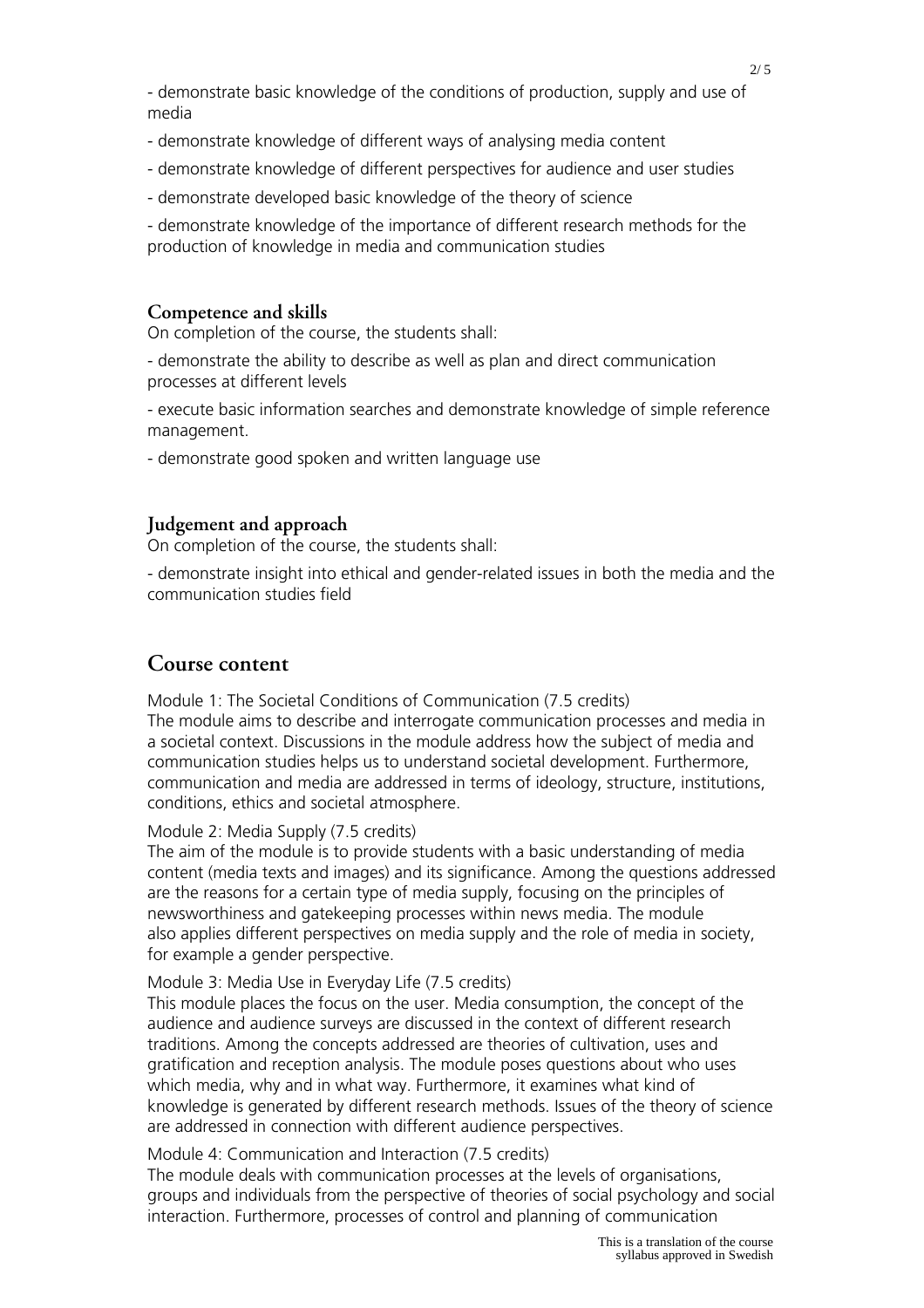processes at different levels are discussed and the complexity and socio-psychological nature of communication are interrogated.

## **Course design**

The aim of the course is to provide students with general and current knowledge and understanding of the research areas, theories, concepts and analysis methods of Media and Communication Studies. A further aim is to enable students to develop a critical awareness and ability to reflect on media and communication issues in society for organisations and individuals, and to develop knowledge of how to analyse simple media and communication issues.

On each course module, there is one or more compulsory seminars that are carried out in groups. In addition, there is also a compulsory element of information retrieval and academic honesty.

Unless there are valid reasons to the contrary, compulsory participation is required in seminars. Students who have been unable to participate due to circumstances such as accidents or sudden illness will be offered the opportunity to compensate for or retake compulsory components. This also applies to students who have been absent because of duties as an elected student representative.

#### **Assessment**

Each course module is examined indivually by a grade-determining written assignment, either a take-home exam or a sit-down exam.

The course includes opportunities for assessment at a first examination, a re-sit close to the first examination and a second re-sit for courses that have ended during that school year. Two further re-examinations on the same course content are offered within a year of the end of the course. After this, further re- examination opportunities are offered but in accordance with the current course syllabus.

In addition to the first examination, a re-examination is organised once per semester and once per year. A total of five examinations are available for one and the same assessed component, in accordance with the Higher Education Ordinance Chapter 6 Section 21.

The examiner, in consultation with Disability Support Services, may deviate from the regular form of examination in order to provide a permanently disabled student with a form of examination equivalent to that of a student without a disability.

*Subcourses that are part of this course can be found in an appendix at the end of this document.*

## **Grades**

Marking scale: Fail, Pass, Pass with distinction.

The grades awarded are Pass with Distinction, Pass or Fail. For a grade Pass, the student must have passed all assessed components and attained the learning outcomes of the course. For a grade Pass with Distinction, the student must also demonstrate a high degree of theoretical awareness and analytical ability. For a grade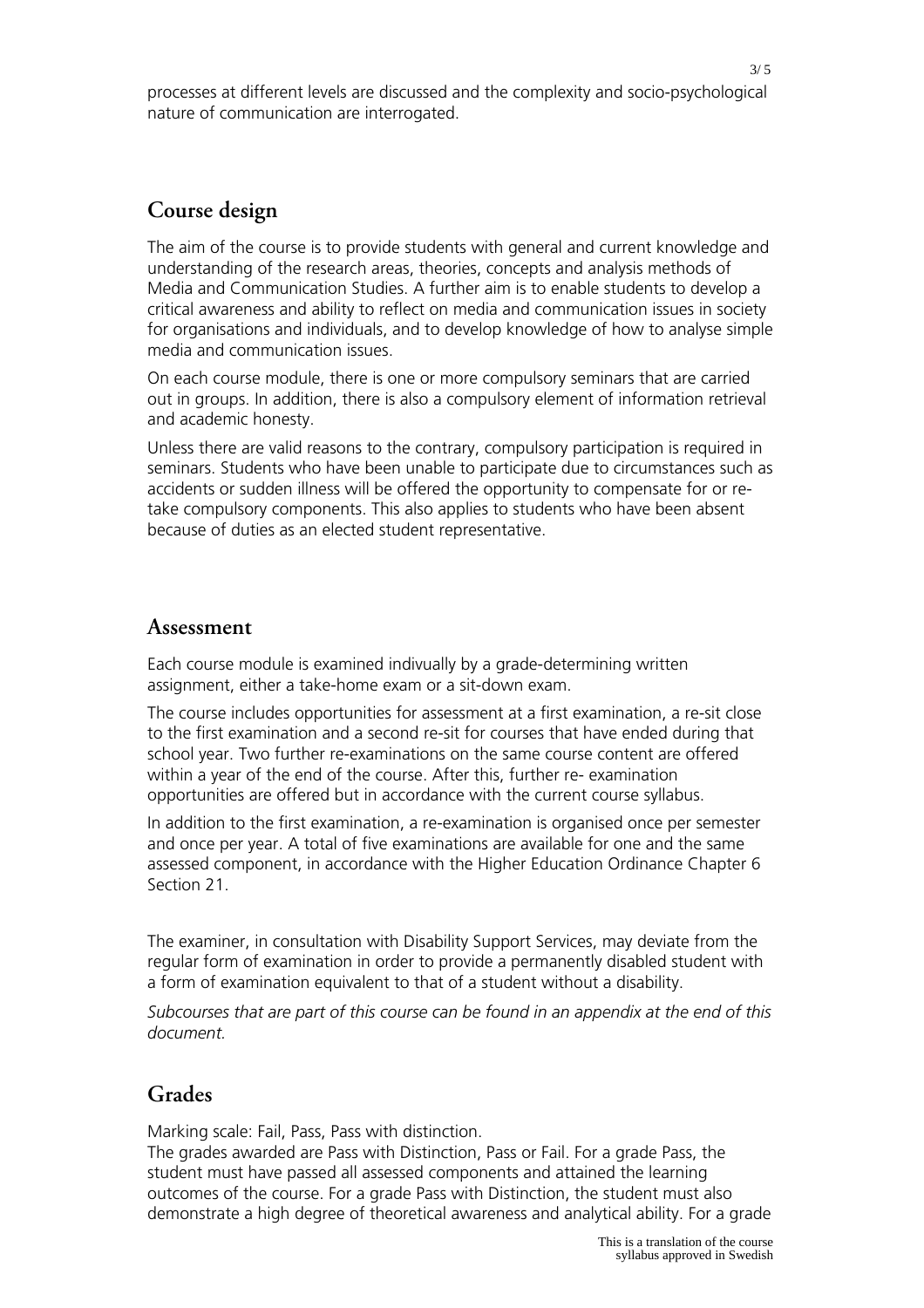Pass with Distinction on the whole course, the student must have been awarded at least this grade on three of the modules. The modules are to be taken in the order listed above.

## **Entry requirements**

General and courses corresponding to the following Swedish Upper Secondary School Programs: Social Studies 1b/1a1 + 1a2